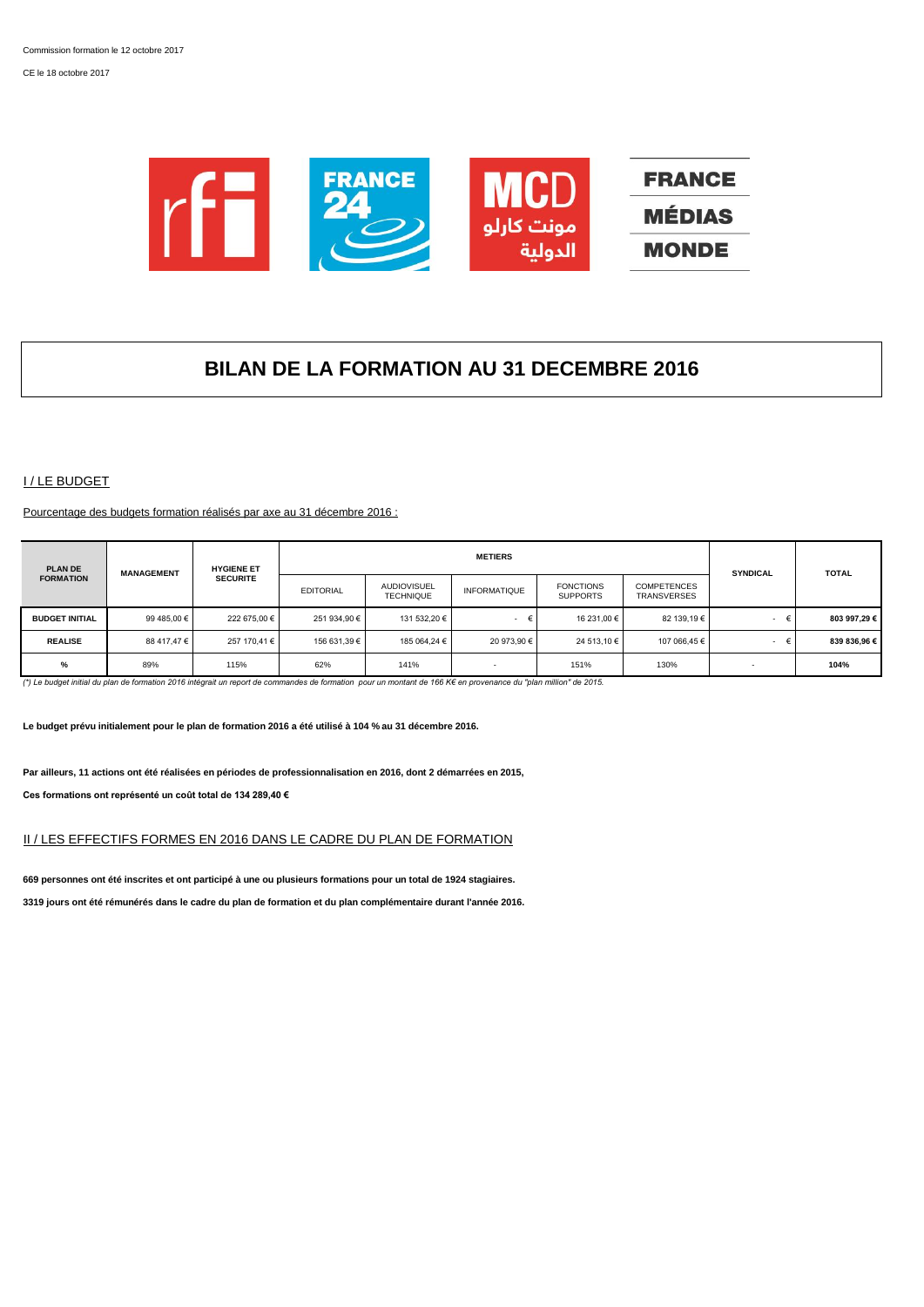*CE le 18 octobre 2017*

## PREVENTION DES RISQUES

| <b>INTITULE</b>                                                   | <b>ORGANISME</b>                     | <b>TYPE</b><br><b>D'ACTION</b> | <b>COUT</b>  | <b>DUREE</b> (en<br>heures) |     |     | $26$ ans | de 26 à 44<br>ans | $>44$ ans | <b>NON</b><br><b>CADRES</b> | <b>CADRES</b> | JOURN. |
|-------------------------------------------------------------------|--------------------------------------|--------------------------------|--------------|-----------------------------|-----|-----|----------|-------------------|-----------|-----------------------------|---------------|--------|
| CONGRES D'INFECTIOLOGIE OU MALADIES INFECTIEUSES                  | <b>CMIT</b>                          |                                | $0,00 \in$   | 21,0 h                      |     |     |          |                   |           |                             |               |        |
| <b>CONGRES MEDECINE D'URGENCE</b>                                 | <b>MCO CONGRES</b>                   |                                | $0,00 \in$   | 21,0h                       |     |     |          |                   |           |                             |               |        |
| DIU / DU "MEDECINE DES VOYAGES - SANTE DES VOYAGEURS"             | UPMC SORBONNE UNIVERSITES            |                                | $0.00 \in$   | 48,0h                       |     |     |          |                   |           |                             |               |        |
| DIU LE SOMMEIL ET SA PATHOLOGIE                                   | UNIVERSITE DESCARTES                 |                                | 1 092,00 €   | 28.0 h                      |     |     |          |                   |           |                             |               |        |
| DU PRISE EN CHARGE DES SITUATIONS D'URGENCES MEDICO CHIRURGICALES | UNIVERSITE DESCARTES                 |                                | 2 809,10 €   | 65,0h                       |     |     |          |                   |           |                             |               |        |
| FORMATION A L'EXERCICE DU REPORTAGE EN ZONE DANGEREUSE            | SOVEREIGN GLOBAL ACADEMIE            |                                | 190 254,67 € | 2 173,0 h                   | 31  | 22  |          | 45                |           |                             |               | 46     |
| FORMATION AUX RISQUES BATIMENTAIRES                               | <b>CNPP</b>                          |                                | 17 507,50 €  | 462,0h                      | 71  | 83  |          | 69                | 83        |                             | 133           | 17     |
| FORMATION DES AIDANTS - MALADIE ALZHEIMER                         | <b>FRANCE ALZHEIMER</b>              |                                | $0,00 \in$   | 15,0h                       |     |     |          |                   |           |                             |               |        |
| JOURNEE D'AIDE MEDICALE URGENTE EN MILIEU DU TRAVAIL              | <b>IRESU</b>                         |                                | 660,00 €     | 14,0 h                      |     |     |          |                   |           |                             |               |        |
| PREVENIR ET GERER LES RELATIONS DIFFICILES                        | PILOTIS                              |                                | 3 500,00 €   | 28,0h                       |     |     |          |                   |           |                             |               |        |
| <b>REMISE A NIVEAU SSIAP 3</b>                                    | <b>CECYS</b>                         |                                | 1 180,00 €   | 70.0 h                      |     |     |          |                   |           |                             |               |        |
| REPORTAGE DANS UN CONTEXTE D'ORDRE PUBLIC DEGRADE                 | SOVEREIGN GLOBAL ACADEMIE            |                                | 17417,06€    | 256,0 h                     | 28  | -36 |          |                   | 23        |                             |               | 58     |
| SAUVETAGE EN ZONE DANGEREUSE                                      | <b>FABRICE SIMON-CHAUTEMPS</b>       |                                | 3 157,58 €   | 70,0 h                      |     |     |          |                   | $\Delta$  |                             |               |        |
| SAUVETEURS SECOURISTES DU TRAVAIL ET MAINTIEN DES COMPETENCES SST | FABRICE SIMON-CHAUTEMPS              |                                | 11 500,00 €  | 1 057,0 h                   | 39  | -67 |          | 64                | 42        |                             | 56            | -46    |
| SECURITE ET EVACUATION DES LOCAUX                                 | <b>SENTINEL</b>                      |                                | 4 000,00 €   | 14,0 h                      |     |     |          |                   |           |                             |               |        |
| SENSIBILISATION SUR LA PREVENTION DES RISQUES PSYCHOLOGIQUES      | EUTELMED                             |                                | 2 632,50 €   | 97,5h                       | -13 | -26 |          |                   |           |                             |               | 38     |
| <b>SUPERVISION COLLECTIVE</b>                                     | INSTITUT DE RELAXATION THERAPEUTIQUE |                                | 1460,00€     | 39.0 h                      |     |     |          |                   |           |                             |               |        |
| Total                                                             |                                      |                                | 257 170,41 € | 4 478,5 h                   | 190 | 245 |          | 246               | 186       |                             | 218           | 205    |

*MANAGEMENT*

#### PRATIQUE MANAGERIALE

| <b>INTITULE</b>                                              | <b>ORGANISME</b>        | <b>TYPE</b>     | <b>COUT</b> | <b>DUREE</b> (en |       |      | $<$ 26 ans | de 26 à 44 | $> 44$ ans | NON.          | <b>CADRES</b> | JOURN. |
|--------------------------------------------------------------|-------------------------|-----------------|-------------|------------------|-------|------|------------|------------|------------|---------------|---------------|--------|
|                                                              |                         | <b>D'ACTION</b> |             | heures           |       |      |            |            |            | <b>CADRES</b> |               |        |
| <b>COACHING MANAGEMENT</b>                                   | <b>INA</b>              |                 | 3 740,00 €  | 14,0 h           |       |      |            |            |            |               |               |        |
| COACHING MANAGEMENT                                          | ROBINPRESSE             |                 | 21 800,02 € | 155,0 h          | 13    |      |            |            | 16         |               |               | 15     |
| <b>EXECUTIVE COACHING</b>                                    | HEC EXECUTIVE EDUCATION |                 | 12 950,00 € | 210,0h           |       |      |            |            |            |               |               |        |
| MANAGEMENT 3.0                                               | <b>ODDES CONSEIL</b>    |                 | 1695,00€    | 14,0 h           |       |      |            |            |            |               |               |        |
| MANAGEMENT COLLABORATIF, NON HIERARCHIQUE ET A DISTANCE      | <b>INA</b>              |                 | 13 460.00 € | 378,0h           | 16 11 |      |            | 12         | 15         |               | 18            |        |
| MANAGEMENT D'EQUIPE - MODULE 1                               | <b>ROBINPRESSE</b>      |                 | 10 900,00 € | 280,0h           |       |      |            |            |            |               |               | 15     |
| MANAGEMENT D'EQUIPE - MODULE 2                               | ROBINPRESSE             |                 | 12 817,45 € | 308,0 h          | 11    | - 11 |            | 15         |            |               | 12            | 10     |
| MANAGEMENT D'EQUIPE - MODULE 3 : MANAGEMENT ET COMMUNICATION | <b>ROBINPRESSE</b>      |                 | 11 055,00€  | 259,0h           |       |      |            |            | 15         |               | 16            |        |
| MANAGER BI-MEDIA                                             | SAMSA                   |                 | $0.00 \in$  | 119.0 h          | 11    |      |            |            |            |               |               | 17     |
| Total                                                        |                         |                 | 88 417,47 € | L 737.0 h        |       |      |            |            |            |               |               | 74     |

*METIERS*

#### EDITORIAL

| <b>INTITULE</b>                                                     | <b>ORGANISME</b>       | <b>TYPE</b>     | <b>COUT</b>  | <b>DUREE</b> (en |    |    | $<$ 26 ans | de 26 à 44 | $>44$ ans | <b>NON</b>    | <b>CADRES</b> | JOURN. |
|---------------------------------------------------------------------|------------------------|-----------------|--------------|------------------|----|----|------------|------------|-----------|---------------|---------------|--------|
|                                                                     |                        | <b>D'ACTION</b> |              | heures)          |    |    |            | ans        |           | <b>CADRES</b> |               |        |
| AFFIRMER SA PRESENCE A L'ANTENNE                                    | <b>INA</b>             |                 | 1 209,00 €   | 21,0 h           |    |    |            |            |           |               |               |        |
| <b>CAMERA DE REPORTAGE</b>                                          | CFPJ                   |                 | 19 950,00 €  | 490,0h           |    |    |            |            |           |               |               |        |
| CONCEVOIR ET ANIMER UNE CHRONIQUE TV                                | <b>INA</b>             |                 | 810,00€      | 14,0 h           |    |    |            |            |           |               |               |        |
| CORRECTION ORTHO-TYPOGRAPHIQUE                                      | CFPJ                   |                 | 10 320,00 €  | 238,0h           |    | 12 |            |            |           |               |               | 10     |
| <b>CULTURE NUMERIQUE</b>                                            | SAMSA                  |                 | 8 8 6 5,71 € | 196,0h           | 15 | 13 |            | 11         | 17        |               |               | 21     |
| <b>ECRITURE JOURNALISTIQUE</b>                                      | CFPJ                   |                 | 1517,90€     | 21,0h            |    |    |            |            |           |               |               |        |
| <b>ENSEIGNEMENT DE TECHNIQUE VOCALE</b>                             | LE CHANT DES POSSIBLES |                 | 1 840,00 €   | 40,0 h           |    |    |            |            |           |               |               |        |
| FILMER ET MONTER UNE VIDEO DE QUALITE PROFESIONNELLE AVEC UN IPHONE | SAMSA                  |                 | 3 000,00 €   | 56,0h            |    |    |            |            |           |               |               |        |
| LE PLATEAU DE SITUATION                                             | CFPJ                   |                 | 2 055,40 €   | 28,0 h           |    |    |            |            |           |               |               |        |
| LES FONDAMENTAUX DE LA RADIO ET DU WEB                              | <b>INA</b>             |                 | 12 880,00 €  | 35,0h            |    |    |            |            |           |               |               |        |
| MAITRISE DU DIRECT DANS L'IMPROVISATION                             | CFPJ                   |                 | 24 570,00 €  | 336,0h           | -5 | 11 |            |            | 6         |               |               | 16     |
| MANAGEMENT EDITORIAL : INTERVIEW POLITIQUE SENSIBLE                 | ROBINPRESSE            |                 | 1500,00€     | 7,0 h            |    |    |            |            |           |               |               |        |
| PERFECTIONNEMENT WEB                                                | SAMSA                  |                 | 7 200,00 €   | 42,0 h           |    |    |            |            |           |               |               |        |
| PRATIQUE DE L'INTERVIEW AUDIOVISUELLE                               | <b>INA</b>             |                 | 810,00€      | 14,0 h           |    |    |            |            |           |               |               |        |
| PRESENTATION, INTERVIEW ET PLATEAU DE SITUATION (EN ANGLAIS)        | CFPJ                   |                 | 4 974,00 €   | 42,0 h           |    |    |            |            |           |               |               |        |
| PRESENTATION, INTERVIEW ET PLATEAU DE SITUATION (EN ARABE)          | CFPJ                   |                 | 4974,00€     | 56,0h            |    |    |            |            |           |               |               |        |
| REALISER UNE VIDEO AVEC UNE CAMERA LEGERE TYPE SMARTPHONE           | <b>INA</b>             |                 | 1 620,00 €   | 21,0 h           |    |    |            |            |           |               |               |        |
| <b>RESEAUX SOCIAUX</b>                                              | SAMSA                  |                 | 13 852,38 €  | 224,0 h          |    | 11 |            |            |           |               |               | 14     |
| RESEAUX SOCIAUX ET COMMUNITY MANAGEMENT                             | <b>INA</b>             |                 | 4 640,00 €   | 105,0h           |    |    |            |            |           |               |               |        |
| TECHNIQUE D'INTERVIEW A LA RADIO                                    | CFPJ                   |                 | 15 015,00 €  | 231,0h           |    |    |            |            |           |               |               | 11     |
| <b>TRAVAIL DE LA VOIX</b>                                           | CFPJ                   |                 | 9 828,00 €   | 126,0h           |    |    |            |            |           |               |               |        |
| VIDEO MOBILE                                                        | SAMSA                  |                 | 5 200,00 €   | 168,0h           |    |    |            |            |           |               |               | 10     |
| Total                                                               |                        |                 | 156 631,39€  | 2 511,0 h        | 62 | 88 |            | 84         | 64        |               | 17            | 125    |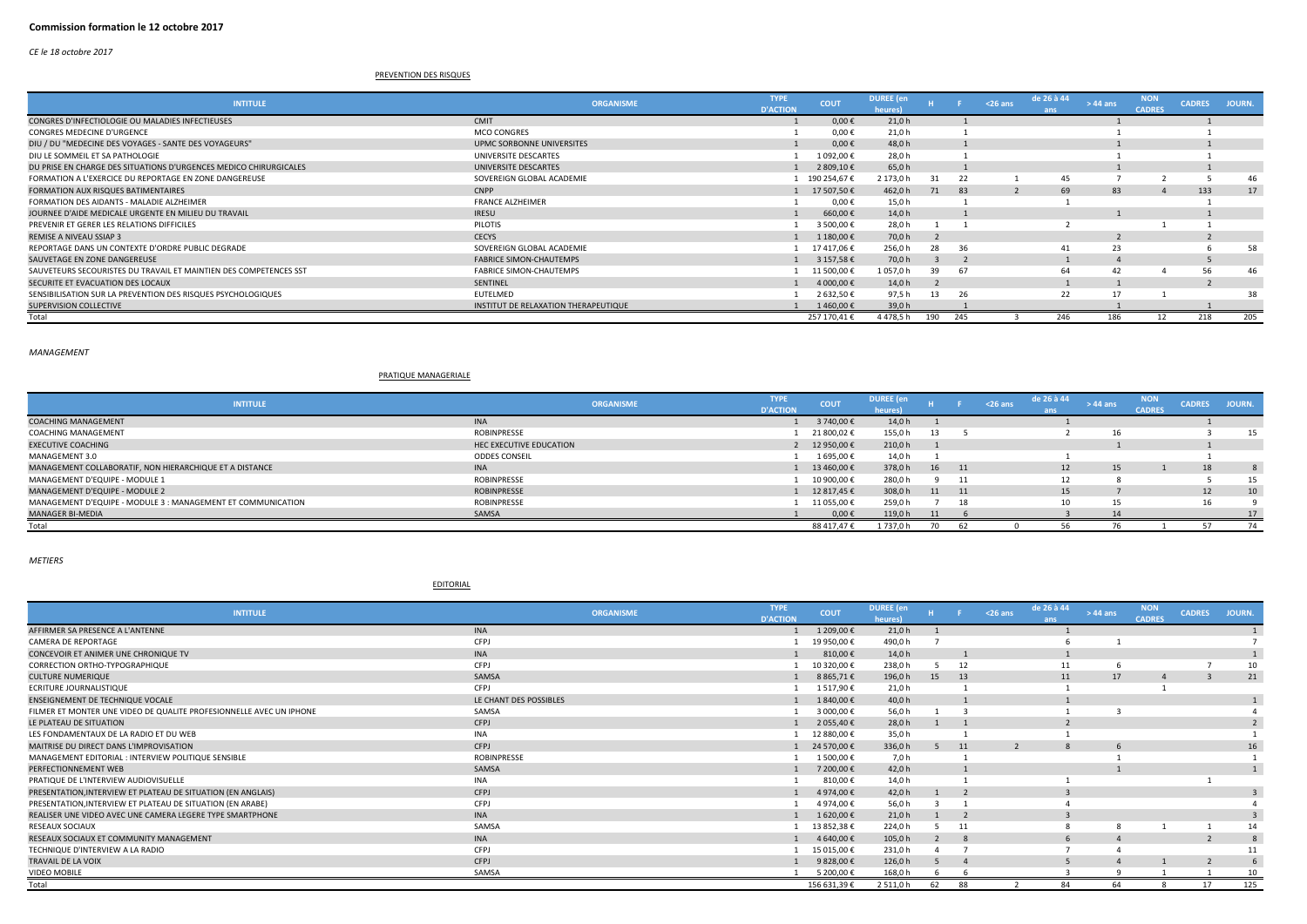## AUDIOVISUEL TK

| <b>INTITULE</b>                                                                | <b>ORGANISME</b>              | <b>TYPE</b><br><b>D'ACTION</b> | <b>COUT</b>  | <b>DUREE</b> (en<br>heures) |                         |                          | $26$ ans                | de 26 à 44               | $>44$ ans               | <b>NON</b><br><b>CADRES</b> | <b>CADRES</b>  | JOURN.                  |
|--------------------------------------------------------------------------------|-------------------------------|--------------------------------|--------------|-----------------------------|-------------------------|--------------------------|-------------------------|--------------------------|-------------------------|-----------------------------|----------------|-------------------------|
| ACQUERIR LES PRINCIPES DES TECHNIQUES DE TRANSMISSION DIFFUSION NUM DVB        | <b>INA</b>                    | $\overline{1}$                 | 3 693,60€    | 84,0h                       | $\overline{3}$          |                          |                         | $\mathbf{R}$             |                         |                             | $\overline{3}$ |                         |
| <b>AUDACITY</b>                                                                | <b>INTERNE</b>                | $\overline{1}$                 | 0,00€        | 28,0 h                      | 2                       | $\overline{2}$           |                         | $\overline{2}$           | $\overline{2}$          |                             | $\overline{1}$ | $\mathbf{3}$            |
| <b>AUDIO SUR IP</b>                                                            | <b>INA</b>                    | 1                              | 6 180,00€    | 105,0 h                     | $\Delta$                |                          |                         |                          | 5                       |                             | 5              |                         |
| AVID                                                                           | <b>LAPINS BLEUS FORMATION</b> | $\mathbf{1}$                   | 52 500,00 €  | 2 345,0 h                   | 24                      | 43                       | 21                      | 44                       | $\overline{2}$          |                             |                | 67                      |
| <b>BLOG VIA JOKO</b>                                                           | <b>INTERNE</b>                | $\overline{1}$                 | $0,00 \in$   | 35,0h                       | $\overline{\mathbf{3}}$ | $\overline{2}$           |                         | -5                       |                         |                             |                | 5                       |
| <b>CALIBRATION DES ECRANS</b>                                                  | <b>INA</b>                    | <sup>1</sup>                   | 1421,54€     | 28,0h                       | $\overline{a}$          |                          |                         | $\overline{a}$           |                         |                             | $\overline{4}$ |                         |
| CEM SYSTEMES ET INSTALLATIONS                                                  | AEMC                          | $\overline{2}$                 | 3 204,00 €   | 56,0h                       | $\overline{2}$          |                          |                         |                          | $\overline{1}$          |                             | $\overline{2}$ |                         |
| CoEd FR                                                                        | <b>INTERNE</b>                | $\overline{1}$                 | $0,00 \in$   | 263,0h                      | 19                      | 20                       | $\overline{\mathbf{3}}$ | 14                       | 22                      | $\overline{\mathbf{3}}$     | 10             | 26                      |
| <b>CoEd LANGUES</b>                                                            | <b>INTERNE</b>                | 1                              | $0,00 \in$   | 105,0h                      | $\overline{4}$          | 11                       |                         | $\overline{7}$           | 8                       | $\overline{4}$              |                | 11                      |
| CoEd MAINTENANCE                                                               | <b>INTERNE</b>                | $\overline{1}$                 | $0,00 \in$   | 84,0h                       | 12                      |                          |                         | -5                       | $\overline{7}$          | $\overline{a}$              | 8              |                         |
| CoEd MCD                                                                       | <b>INTERNE</b>                | $\overline{1}$                 | $0,00 \in$   | 515,0h                      | 31                      | 43                       | $\mathbf{1}$            | 35                       | 38                      | $\overline{7}$              | 6              | 61                      |
| CoEd TCR                                                                       | <b>INTERNE</b>                | 1                              | 0,00€        | 182,0h                      | 10                      | 16                       | 5                       |                          | 21                      | -5                          | 21             |                         |
| <b>COMPRENDRE L'IP</b>                                                         | <b>INA</b>                    | $\overline{1}$                 | $0,00 \in$   | 14,0 h                      | $\mathbf{1}$            |                          |                         |                          |                         |                             |                |                         |
| CONCEVOIR UN REPORTAGE VIDEO POUR LE WEB                                       | CFPJ                          | $\mathbf{1}$                   | 1677,00€     | 35,0h                       | $\overline{1}$          |                          |                         |                          | 1                       |                             | 1              |                         |
| CONCEVOIR UNE STRATEGIE EDITORIALE FORTE POUR UNE PROGRAMMATION DIFFERENCIANTE | <b>INA</b>                    | $\overline{1}$                 | 585,00€      | 7,0 h                       |                         |                          |                         | $\overline{1}$           |                         |                             |                |                         |
| CONSTRUIRE LA PROGRAMMATION D'UNE CHAINE DE TELEVISION                         | <b>INA</b>                    | $\mathbf{1}$                   | 1 170,00 €   | 14,0 h                      |                         | $\mathbf{1}$             |                         | $\overline{1}$           |                         |                             | $\overline{1}$ |                         |
| DALET                                                                          | <b>INTERNE</b>                | 1                              | $0,00 \in$   | 686,0h                      | 17                      | 37                       | $\overline{3}$          | 17                       | 34                      |                             |                | 54                      |
| <b>DALET TCR</b>                                                               | <b>INTERNE</b>                | $\overline{1}$                 | $0,00 \in$   | 672,0h                      | 18                      | -6                       | 6                       |                          | 18                      | 6                           | 12             | 6                       |
| <b>DROITS D'AUTEURS</b>                                                        | <b>INTERNE</b>                | 1                              | 0,00€        | 16,0 h                      | $\overline{2}$          | $\overline{2}$           |                         | $\overline{4}$           |                         |                             |                | $\mathbf{3}$            |
| EXPLOITER UN SIGNAL DE LA CAPTATION A LA DIFFUSION                             | <b>INA</b>                    | $\mathbf{1}$                   | 46 374,90 €  | 805,0h                      | 16                      | $\overline{7}$           |                         | 12                       | 11                      | 5                           | 18             |                         |
| FILMER ET MONTER AVEC UN REFLEX NUMERIQUE                                      | <b>INA</b>                    | 1                              | 2 770,20€    | 70,0h                       | $\mathbf{1}$            |                          |                         |                          | $\mathbf{1}$            |                             | $\overline{2}$ |                         |
| FORMATION A LA CAMERA DE REPORTAGE                                             | CFPJ                          | 1                              | 22 800,00 €  | 280,0h                      | $\overline{\mathbf{3}}$ | $\mathbf{1}$             |                         | $\overline{\mathbf{3}}$  | $\mathbf{1}$            |                             |                | $\overline{a}$          |
| <b>GIMP 2.8 INITIATION POUR LE WEB</b>                                         | <b>INTERNI</b>                | $\overline{1}$                 | $0,00 \in$   | 56,0h                       | $\overline{7}$          | $\overline{7}$           |                         | $\overline{7}$           | $\overline{7}$          | $\mathbf{q}$                | $\overline{2}$ | $\overline{\mathbf{z}}$ |
| HABILLAGE ET BANDES-ANNONCES: CONCEVOIR UNE STRATEGIE ANTENNE                  | <b>INA</b>                    |                                | 1 1170,00 €  | 14,0 h                      | $\mathbf{1}$            | $\overline{1}$           |                         | $\overline{2}$           |                         |                             | $\overline{2}$ |                         |
| <b>HERMES Français - LANGUES</b>                                               | <b>INTERNE</b>                | $\overline{1}$                 | $0,00 \in$   | 368,0h                      | $7\overline{ }$         | 20                       | $\overline{7}$          | 13                       | 7                       |                             | $\overline{7}$ | 20                      |
| <b>INFORMATION LIVEBLOG</b>                                                    | <b>INTERNE</b>                | $\overline{1}$                 | $0,00 \in$   | 28,0h                       | - 5                     | $\overline{2}$           |                         | $\Delta$                 | $\overline{\mathbf{3}}$ |                             | $\overline{2}$ | 5                       |
| <b>JOKO</b>                                                                    | <b>INTERNE</b>                | $\overline{1}$                 | $0,00 \in$   | 103,0h                      | $\overline{4}$          | 15                       | $\overline{3}$          | 8                        | $\mathbf{8}$            |                             | $\Delta$       | 15                      |
| MAJ JOKO -> HERMES                                                             | INTERNE                       | <sup>1</sup>                   | $0,00 \in$   | 144,0h                      | 20                      | 16                       | $\mathbf{1}$            | 20                       | 15                      | 5                           |                | 31                      |
| MELANGEUR KAHUNA: SE PERFECTIONNER A L'EXPLOITATION ET A LA CONFIGURATION      | <b>INA</b>                    | 1                              | $0,00 \in$   | 21,0 h                      | $\mathbf{1}$            |                          |                         |                          |                         |                             |                |                         |
| NAGRA                                                                          | <b>INTERNE</b>                | 1                              | $0,00 \in$   | 204,0 h                     | 27                      | 24                       | 1                       | 18                       | 32                      | $\overline{\mathbf{3}}$     | 6              | 42                      |
| NETIA MONTAGE MCD                                                              | <b>INTERNE</b>                | $\overline{1}$                 | $0,00 \in$   | 21,0 h                      | $\overline{2}$          | $\overline{1}$           |                         | $\overline{\phantom{a}}$ | $\overline{1}$          |                             |                | $\overline{a}$          |
| <b>NETIA TCR</b>                                                               | INTERNE                       | $\mathbf{1}$                   | $0,00 \in$   | 154,0 h                     | 15                      | $\overline{7}$           | $\overline{7}$          |                          | 15                      | $\overline{7}$              | 15             |                         |
| NOUVEAU PAD (DAVID)                                                            | THUM AND MAHR GMBH            | $\mathbf{1}$                   | 14 700,00 €  | 212,0h                      | 20                      | $\overline{3}$           | $\overline{1}$          | 8                        | 14                      | $\overline{3}$              | 20             |                         |
| ONECUT                                                                         | <b>INTERNE</b>                | $\overline{1}$                 | $0,00 \in$   | 848,0h                      | 53                      | 69                       |                         | 53                       | 69                      |                             | 10             | 112                     |
| <b>OPEN MEDIA</b>                                                              | <b>INTERNE</b>                | 1                              | $0,00 \in$   | 7,0 h                       | $\overline{1}$          |                          |                         |                          | $\mathbf{1}$            |                             | $\overline{1}$ |                         |
| OPEN MEDIA                                                                     | LAPINS BLEUS FORMATION        | <sup>1</sup>                   | $0,00 \in$   | 1 324,0 h                   | 71                      | 127                      | 9                       | 163                      | 26                      |                             | 12             | 186                     |
| <b>OUTILS REPORTAGE</b>                                                        | <b>INTERNE</b>                | 1                              | 0,00€        | 165,0h                      | 24                      | 15                       |                         | 23                       | 16                      | 5                           | $\overline{3}$ | 31                      |
| PHOTOGRAPHES: MAITRISE DU MONTAGE VIDEO DE SUJETS COURTS                       | <b>INA</b>                    | <sup>1</sup>                   | 2 592,00€    | 70,0h                       | 1                       | $\overline{\phantom{1}}$ |                         | $\overline{1}$           | 1                       |                             | 1              |                         |
| PHOTOSHOP INITIATION                                                           | <b>INTERNE</b>                | $\overline{1}$                 | $0,00 \in$   | 12,0 h                      | $\mathbf{1}$            | $\overline{\phantom{a}}$ |                         | $\overline{\phantom{a}}$ | $\overline{1}$          |                             | $\overline{2}$ |                         |
| PRINCIPES TECHNIQUES EN RADIODIFFUSION FM                                      | <b>INA</b>                    | $\mathbf{1}$                   | 1485,00€     | 21,0 h                      |                         | 1                        |                         | 1                        |                         |                             | 1              |                         |
| RADIO FILMEE MCD                                                               | <b>INTERNE</b>                | 1                              | $0,00 \in$   | 4,0 h                       | $\mathbf{1}$            |                          | $\mathbf{1}$            |                          |                         | $\mathbf{1}$                |                |                         |
| <b>RADIO FILMEE RFI</b>                                                        | <b>INTERNE</b>                | $\mathbf{1}$                   | $0,00 \in$   | 88,0h                       | 7                       | 15                       |                         | 15                       | $\overline{7}$          | $\overline{7}$              | 15             |                         |
| REALISER UNE VIDEO AVEC UNE CAMERA LEGERE TYPE SMARTPHONE                      | <b>INA</b>                    | 1                              | 1620,00€     | 28,0h                       | $\overline{2}$          | $\overline{2}$           |                         | $\Delta$                 |                         |                             |                | $\overline{a}$          |
| RFI SAVOIRS LANGUE FRANCAISE                                                   | <b>INTERNE</b>                | $\overline{1}$                 | $0,00 \in$   | 15,0h                       | $\mathbf{1}$            | $\overline{2}$           |                         | 1                        | $\overline{2}$          | $\overline{1}$              | $\overline{2}$ |                         |
| <b>TRAINING STUDIO</b>                                                         | <b>INTERNE</b>                | $\overline{1}$                 | 0,00€        | 350,0h                      | 13                      | 12                       | $\mathbf{1}$            | 12                       | 12                      |                             | 24             |                         |
| TRANSPORT DES SIGNAUX AUDIOVISUELS SUR DES RESEAUX IP SANS FII                 | <b>INA</b>                    | <sup>1</sup>                   | 15 180,00€   | 252,0h                      | 11                      | $\overline{1}$           |                         | -8                       | $\overline{a}$          | 5                           | $\overline{7}$ |                         |
| TRAVAIL DE LA VOIX (ARABE)                                                     | CFPJ                          | $\overline{1}$                 | 0,00€        | 84,0h                       | $\overline{3}$          | $\overline{3}$           |                         | $\Delta$                 | $\overline{2}$          |                             |                | 6                       |
| TRAVAIL DE LA VOIX TELE                                                        | CFPJ                          | $\mathbf{1}$                   | 4 240,00€    | 84,0h                       | $\overline{\mathbf{3}}$ | $\overline{3}$           |                         | -6                       |                         |                             |                | 6                       |
| TV HD: COMPRENDRE LES PRINCIPES TECHNIQUES                                     | <b>INA</b>                    | 1                              | 1701,00€     | 35,0h                       | $\mathbf{1}$            |                          |                         |                          |                         |                             |                |                         |
| VALISE BGAN EXPLORER 501                                                       | <b>INTERNE</b>                | $\overline{1}$                 | $0,00 \in$   | 4.0 h                       |                         |                          |                         |                          |                         |                             |                |                         |
| VIDEOPAD                                                                       | <b>INTERNE</b>                |                                | $0.00 \in$   | 224,0h                      | 23                      | 33                       |                         | 31                       | 25                      | 12                          | 11             | 33                      |
| Total                                                                          |                               |                                | 185 064.24 € | 11 369.0 h                  | 503                     | 576                      | 70                      | 568                      | 441                     | 93                          | 246            | 739                     |

F° SUPPORT

| <b>INTITULE</b>                                                                                       | <b>ORGANISME</b>        | <b>TYPE</b><br><b>D'ACTION</b> | <b>COUT</b> | <b>DUREE</b> (en<br><b>neures</b> i |  | $<$ 26 ans | de 26 à 44 | $>44$ ans | <b>NON</b><br><b>CADRES</b> | <b>CADRES</b> | JOURN. |
|-------------------------------------------------------------------------------------------------------|-------------------------|--------------------------------|-------------|-------------------------------------|--|------------|------------|-----------|-----------------------------|---------------|--------|
| <b>ACTUALITE SOCIALE</b>                                                                              | <b>ELEGIA</b>           |                                | 5 078,60 €  | 42.0 h                              |  |            |            |           |                             |               |        |
| ANIMER ET CONCEVOIR AVEC LA PENSEE VISUELLE                                                           | VANINA GALLO            |                                | 4 600,00 €  | 56,0h                               |  |            |            |           |                             |               |        |
| CONCEVOIR UN REPORTAGE VIDEO POUR LE WEB                                                              | CFPJ                    |                                | 1677,00€    | 35.0 h                              |  |            |            |           |                             |               |        |
| DROIT, ECONOMIE ET ADMINISTRATION DE L'AUDIOVISUEL, PARCOURS MARKETING ET DISTRIBUTION                | <b>INA</b>              |                                | 1761,10€    | 0,0 h                               |  |            |            |           |                             |               |        |
| GERER LA PAIE ET LES DECLARATIONS DES SALARIES DETACHES, IMPATRIES OU EXPATRIES                       | <b>FRANCIS LEFEBVRE</b> |                                | 1425,00€    | 14,0 h                              |  |            |            |           |                             |               |        |
| INTELLIGENCE ECONOMIQUE ET VEILLE STRATEGIQUE                                                         | SERDA                   |                                | 4 175,00 €  | 21,0 h                              |  |            |            |           |                             |               |        |
| LA GESTION DE PRODUCTION SUR LE WEB                                                                   | <b>INA</b>              |                                | 675,00€     | 14,0 h                              |  |            |            |           |                             |               |        |
| LES DROITS MUSICAUX DE A A Z                                                                          | <b>INA</b>              |                                | 972,00 €    | 21,0 h                              |  |            |            |           |                             |               |        |
| LES FONDAMENTAUX DU CHARGE DE PRODUCTION                                                              | <b>INA</b>              |                                | 1 350.00 €  | 35,0 h                              |  |            |            |           |                             |               |        |
| LES RENDEZ VOUS DES RELATIONS SOCIALES 2016                                                           | <b>ELEGIA</b>           |                                | 734.00€     | 14,0 h                              |  |            |            |           |                             |               |        |
| METTRE EN ŒUVRE UNE POLITIQUE HANDICAP DANS L'ENTREPRISE                                              | <b>ORSYS FORMATION</b>  |                                | 870,00€     | 7.0h                                |  |            |            |           |                             |               |        |
| PRISE DE PAROLE EN PUBLIC                                                                             | CFPJ                    |                                | 1 195,40 €  | 14.0 h                              |  |            |            |           |                             |               |        |
| REFORME DU DROIT DES CONTRAT : MAITRISER L'ORDONNANCE ET ANTICIPER L'APPLICATION DES NOUVELLES REGLES | <b>FIDAL FORMATION</b>  |                                | $0.00 \in$  | 14,0 h                              |  |            |            |           |                             |               |        |
| Total                                                                                                 |                         |                                | 24 513,10 € | 287,0h                              |  |            |            |           |                             |               |        |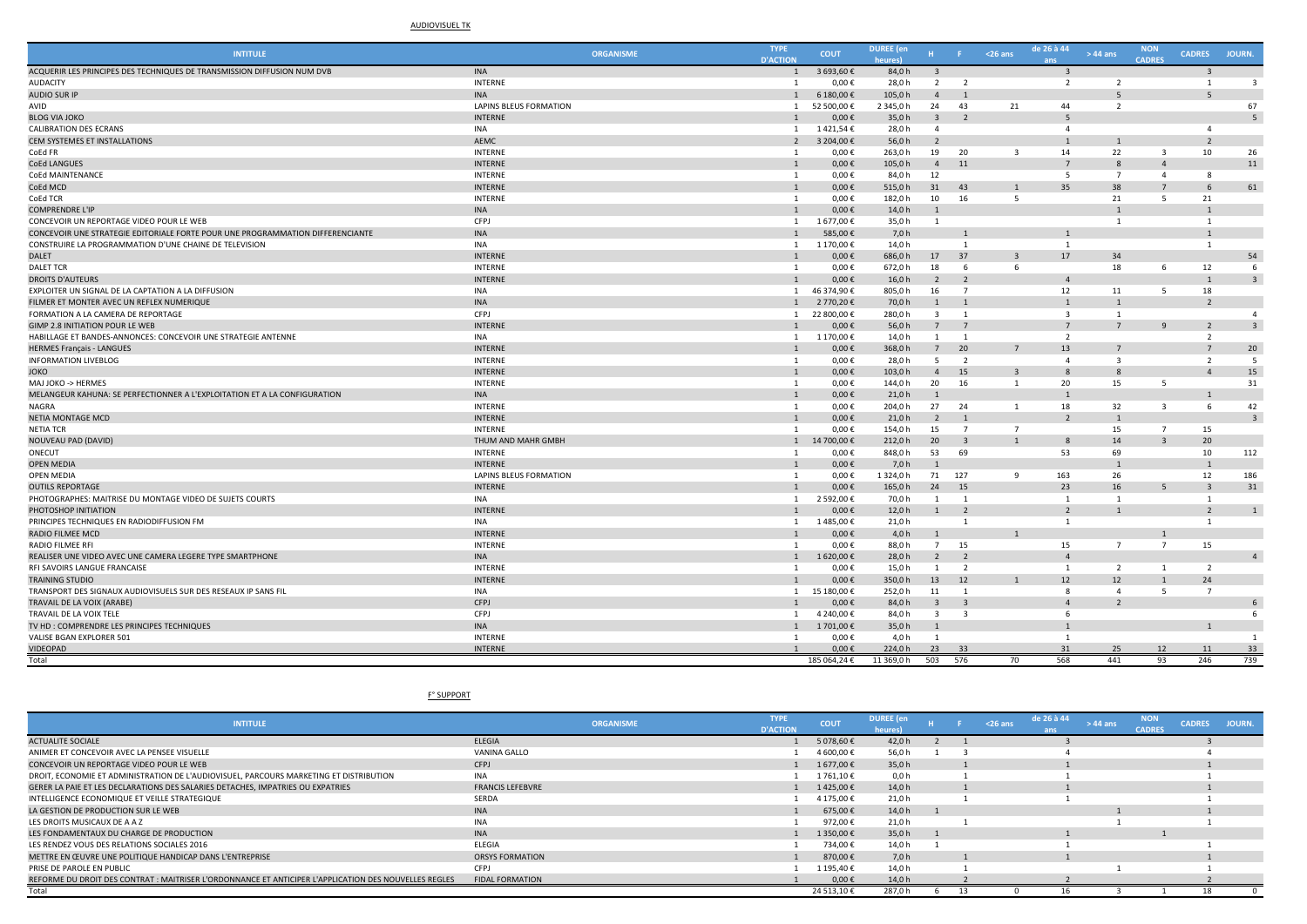## COMPETENCES TRANSVERSES

| <b>INTITULE</b>                                                                                  | <b>ORGANISME</b>                                                    | <b>TYPE</b>     | <b>COUT</b> | <b>DUREE</b> (en |                          |    | $26$ ans | de 26 à 44 | $>44$ ans      | <b>NON</b>    | <b>CADRES</b>  | JOURN. |
|--------------------------------------------------------------------------------------------------|---------------------------------------------------------------------|-----------------|-------------|------------------|--------------------------|----|----------|------------|----------------|---------------|----------------|--------|
|                                                                                                  |                                                                     | <b>D'ACTION</b> |             | heures)          |                          |    |          | ans        |                | <b>CADRES</b> |                |        |
| <b>ACCESS OPTIMISATION</b>                                                                       | APCL TECHNOLOGIES                                                   |                 | $0,00 \in$  | 14,5h            |                          |    |          |            |                |               |                |        |
| CADRES DIRIGEANTS: INTERVENEZ EN PUBLIC AVEC BRIO                                                | <b>DEMOS</b>                                                        |                 | 3 090.00€   | 42,0h            |                          |    |          |            |                |               |                |        |
| CONDUITE DU CHANGEMENT + ITIL FOUNDATION                                                         | CEGOS                                                               | $\overline{2}$  | 11 865,25 € | 175,0h           | $\overline{\phantom{a}}$ |    |          |            |                |               |                |        |
| <b>COURS D'ANGLAIS</b>                                                                           | <b>ATRIBORD</b>                                                     |                 | 4 730,00 €  | 241,0h           |                          | 13 |          |            |                |               | 14             |        |
| <b>COURS D'ANGLAIS</b>                                                                           | <b>INLINGUA</b>                                                     |                 | 22 440.75 € | 581,0h           | $\mathbf{q}$             | 13 |          | 14         | $\mathcal{R}$  |               | 15             |        |
| <b>COURS D'ANGLAIS</b>                                                                           | OISE                                                                |                 | 5 185,00€   | 91,0h            |                          |    |          |            |                |               |                |        |
| <b>COURS D'ARABE</b>                                                                             | <b>INLINGUA</b>                                                     |                 | $0,00 \in$  | 52,0 h           |                          |    |          |            |                |               | $\overline{2}$ |        |
| <b>COURS D'ARABE</b>                                                                             | <b>INSTITUT DU MONDE ARABE</b>                                      |                 | 900,00€     | 60,0h            |                          |    |          |            |                |               |                |        |
| <b>COURS D'ARABE</b>                                                                             | PARIS SORBONNE                                                      |                 | 1 200,00 €  | 30,0 h           |                          |    |          |            |                |               |                |        |
| <b>COURS DE BAMBARA</b>                                                                          | <b>INALCO</b>                                                       |                 | 3 600.00 €  | 74,0 h           |                          |    |          |            |                |               |                |        |
| <b>COURS DE BRESILIEN</b>                                                                        | <b>EUROPE LANGUES FORMATION</b>                                     |                 | 6 250,00€   | 100,0h           |                          |    |          |            |                |               |                |        |
| <b>COURS DE FRANCAIS</b>                                                                         | PARIS VERSION A LA FRANCAISE                                        |                 | 1980,00€    | 55,0h            |                          |    |          |            |                |               |                |        |
| <b>COURS DE SWAHILI</b>                                                                          | <b>INALCO</b>                                                       |                 | 990,00€     | 11,0 h           |                          |    |          |            |                |               |                |        |
| <b>COURS D'ESPAGNOL</b>                                                                          | <b>ATRIBORD</b>                                                     |                 | 1 180,00€   | 20,0h            |                          |    |          |            |                |               |                |        |
| <b>COURS D'ESPAGNOL</b>                                                                          | <b>INLINGUA</b>                                                     |                 | 2 161,25 €  | 35,0 h           |                          |    |          |            |                |               |                |        |
| CYCLE DES HAUTES ETUDES EUROPEENNES (CHEE)                                                       | ENA                                                                 |                 | 19 000,00€  | 490,0h           |                          |    |          |            |                |               |                |        |
| DEVELOPPER VOTRE POTENTIEL CREATIF                                                               | CEGOS                                                               |                 | $0,00 \in$  | 7,0 h            |                          |    |          |            |                |               |                |        |
| <b>INDESIGN INITIATION</b>                                                                       | APCL TECHNOLOGIES                                                   |                 | 2 697,00€   | 63,0h            |                          |    |          |            |                |               |                |        |
| NEGOCIATION: PRATIQUES ET OUTILS AU QUOTIDIEN                                                    | CEGOS                                                               |                 | 1 795.00€   | 21,0 h           |                          |    |          |            |                |               |                |        |
| OBJECTIF EMPLOI : DISPOSITIF ACCOMPAGNEMENT VERS L'EMPLOI DES ETUDIANTS EN SITUATION DE HANDICAP | <b>INS HEA</b>                                                      |                 | $0.00 \in$  | 9,0 h            |                          |    |          |            |                |               |                |        |
| <b>OBJECTIF ZERO FAUTE</b>                                                                       | CFPJ                                                                |                 | 1 049,20€   | 14,0 h           |                          |    |          |            |                |               |                |        |
| OSER DIRE, SAVOIR DIRE, SE FAIRE ENTENDRE                                                        | <b>COMUNDI</b>                                                      |                 | 0,00€       | 14,0 h           |                          |    |          |            |                |               |                |        |
| <b>PAO : ILLUSTRATOR ET PHOTOSHOP</b>                                                            | <b>APCL TECHNOLOGIES</b>                                            |                 | 11 088.00€  | 112,0 h          |                          |    |          |            |                |               |                |        |
| PHOTOSHOP: RETOUCHE                                                                              | PYRAMID                                                             |                 | 950,00€     | 14,0 h           |                          |    |          |            |                |               |                |        |
| PROFESSIONAL SCRUM PRODUCT OWNER                                                                 | <b>ODDES CONSEIL</b>                                                |                 | 3 720,00 €  | 42,0 h           | $\overline{2}$           |    |          |            | $\overline{3}$ |               |                |        |
| S'AFFIRMER CONTRE LES MANIPULATEURS                                                              | <b>COMUNDI</b>                                                      |                 | 1 195.00€   | 14,0 h           |                          |    |          |            |                |               |                |        |
| SESSION NATIONALE "SECURITE ET JUSTICE"                                                          | INSTITUT NATIONAL DES HAUTES ETUDES DE LA SECURITE ET DE LA JUSTICE |                 | $0.00 \in$  | 161.0 h          |                          |    |          |            |                |               |                |        |
| Total                                                                                            |                                                                     |                 | 107 066,45€ | 2 542,5 h        | 35                       | 59 |          | 44         | 49             | 10            | 64             | 20     |
|                                                                                                  |                                                                     |                 |             |                  |                          |    |          |            |                |               |                |        |

#### INFORMATIQUE

| <b>INTITULE</b>                                             | <b>ORGANISME</b>                    | <b>TYPE</b>     | <b>COUT</b> | <b>DUREE</b> (e |  | <26 ans | de 26 à 44 | > 44 an: | NON    | <b>CADRES</b> | JOURN. |
|-------------------------------------------------------------|-------------------------------------|-----------------|-------------|-----------------|--|---------|------------|----------|--------|---------------|--------|
|                                                             |                                     | <b>D'ACTION</b> |             |                 |  |         |            |          | CADRES |               |        |
| COMPRENDRE ET UTILISER LES RESEAUX LOCAUX                   | <b>INA</b>                          |                 | 6 633,90€   | 140,0 h         |  |         |            |          |        |               |        |
| CYBERSECURITE                                               | DEVELOPMENT INSTITUTE INTERNATIONAL |                 | 3 520,00 €  | 28,0h           |  |         |            |          |        |               |        |
| ETAT DE L'ART SUR LA CONVERGENCE AUDIO IP ET RESEAUX LOCAUX | <b>INA</b>                          |                 | 4 120,00 €  | 42,0 h          |  |         |            |          |        |               |        |
| WINDOWS 2012. ARCHITECTURE ET ADMINISTRATION                | <b>ORSYS FORMATION</b>              |                 | 4780.00€    | 56,0            |  |         |            |          |        |               |        |
| WINDOWS AZURE, DEVELOPPER UNE APPLICATION CLOUD EN .NET     | <b>ORSYS FORMATION</b>              |                 | 1920.00€    | 21,0 h          |  |         |            |          |        |               |        |
| Total                                                       |                                     |                 | 20 973,90 € | 287.0           |  |         |            |          |        |               |        |

*SYNDICAL*

#### F° SYNDICALES

| INTITULE                                   |                        | ___<br><b>ITPE</b><br><b>ORGANISME</b><br><b>NACTION</b><br>stelle<br>-- | <b>COLLEGE</b><br><b>COUT</b> | ------<br>ייייי |  | ___<br><b>SAN AND STATE</b> | .<br>e 26 à 44 | <b>AA AMA</b> | אטא<br>CADRES | ----- | $\sim$ |
|--------------------------------------------|------------------------|--------------------------------------------------------------------------|-------------------------------|-----------------|--|-----------------------------|----------------|---------------|---------------|-------|--------|
| FORMATION ECONOMIQUE, SOCIALE ET SYNDICALE | <b>CEFI SOLIDAIRES</b> |                                                                          | $0.00 \in$                    | 24.01<br>21.U   |  |                             |                |               |               |       |        |
| Total                                      |                        |                                                                          | 0,00€                         | .<br>21.U       |  |                             |                |               |               |       |        |
|                                            |                        |                                                                          |                               |                 |  |                             |                |               |               |       |        |